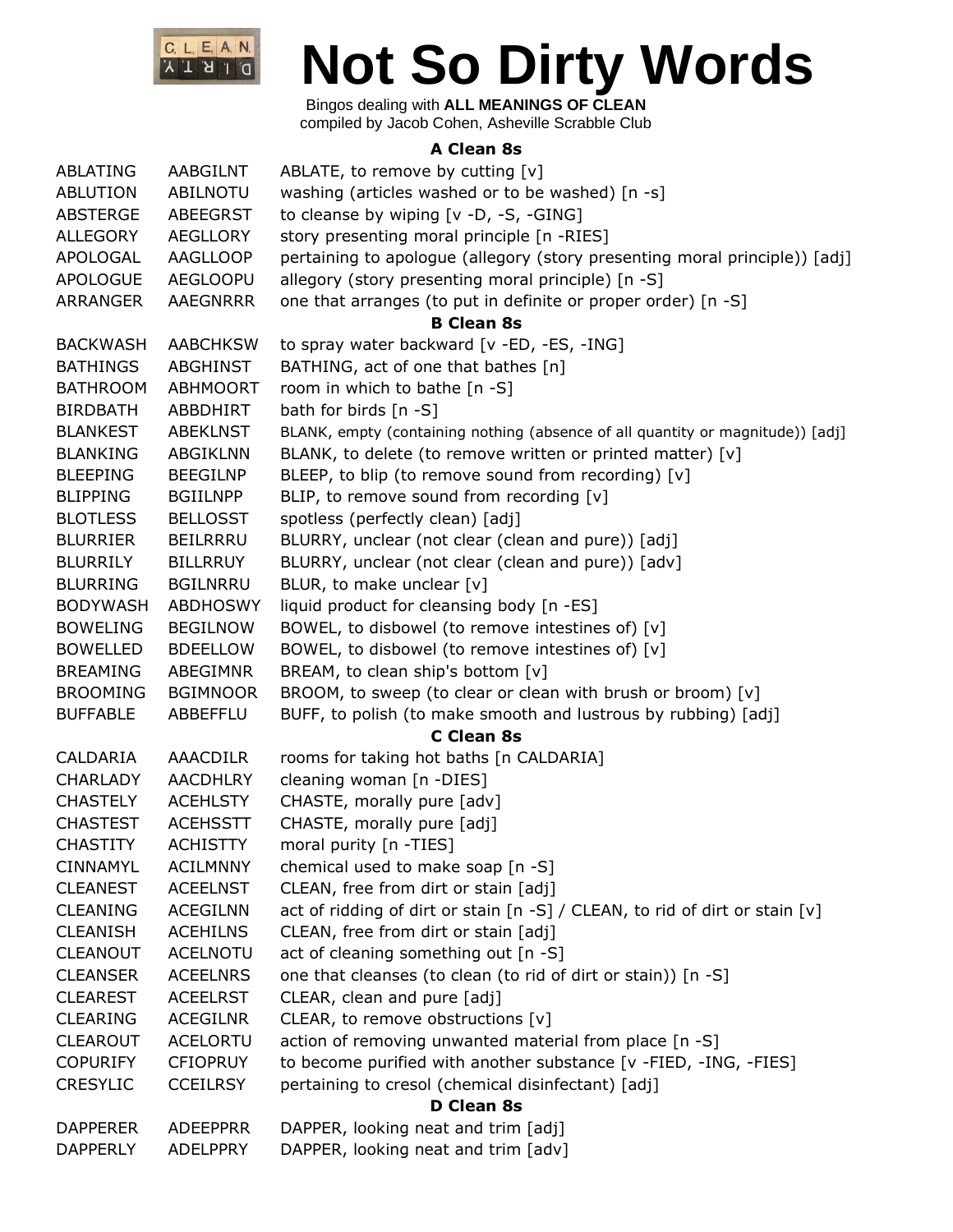

| <b>DEAERATE</b> | AADEEERT        | to remove air or gas from $[v -D, -TING, -S]$                      |
|-----------------|-----------------|--------------------------------------------------------------------|
| DEAIRING        | ADEGIINR        | DEAIR, to remove air from [v]                                      |
| <b>DEASHING</b> | <b>ADEGHINS</b> | DEASH, to remove ash from [v]                                      |
| <b>DEBONING</b> | <b>BDEGINNO</b> | DEBONE, to remove bones from [v]                                   |
| <b>DEBUGGED</b> | <b>BDDEEGGU</b> | DEBUG, to remove bugs from [v]                                     |
| <b>DEBUGGER</b> | <b>BDEEGGRU</b> | one that debugs (to remove bugs from) [n -S]                       |
| <b>DEBURRED</b> | <b>BDDEERRU</b> | DEBUR, deburr (to remove rough edges from) [v] / DEBURR, [v]       |
| DEEDIEST        | <b>DDEEEIST</b> | DEEDY, industrious [adj]                                           |
| <b>DEFATTED</b> | ADDEEFTT        | DEFAT, to remove fat from [v]                                      |
| <b>DEFOAMED</b> | <b>ADDEEFMO</b> | DEFOAM, to remove foam from [v]                                    |
| <b>DEFOAMER</b> | <b>ADEEFMOR</b> | one that defoams (to remove foam from) [n -S]                      |
| <b>DEFOGGED</b> | <b>DDEEFGGO</b> | DEFOG, to remove fog from [v]                                      |
| <b>DEFOGGER</b> | <b>DEEFGGOR</b> | one that defogs (to remove fog from) [n -S]                        |
| <b>DEFOREST</b> | <b>DEEFORST</b> | to clear of forests [v -ED, -ING, -S]                              |
| DEFRIEND        | <b>DDEEFINR</b> | to remove (person's name) from list of friends [v -ED, -ING, -S]   |
| <b>DEFUELED</b> | <b>DDEEEFLU</b> | DEFUEL, to remove fuel from [v]                                    |
| <b>DEGASSED</b> | <b>ADDEEGSS</b> | DEGAS, to remove gas from [v]                                      |
| <b>DEGASSER</b> | <b>ADEEGRSS</b> | one that degasses (to remove gas from) [n -S]                      |
| <b>DEGASSES</b> | <b>ADEEGSSS</b> | DEGAS, to remove gas from [v]                                      |
| <b>DEGENDER</b> | <b>DDEEEGNR</b> | to remove references to person's gender [v -ED, -ING, -S]          |
| <b>DEGERMED</b> | <b>DDEEEGMR</b> | DEGERM, to remove germs from [v)                                   |
| <b>DEGREASE</b> | ADEEEGRS        | to remove grease from [v -D, -SING, -S]                            |
| <b>DEGUMMED</b> | <b>DDEEGMMU</b> | DEGUM, to remove gum from [v]                                      |
| DEHAIRED        | ADDEEHIR        | DEHAIR, to remove hair from [v]                                    |
| <b>DEIONISE</b> | <b>DEEIINOS</b> | to deionize (to remove ions from) [v -D, -SING, -S]                |
| <b>DEIONIZE</b> | DEEIINOZ        | to remove ions from [v -D, -ZING, -S]                              |
| DELEADED        | ADDDEEEL        | DELEAD, to remove lead from [v]                                    |
| <b>DELETING</b> | <b>DEEGILNT</b> | DELETE, to remove written or printed matter [v]                    |
| <b>DELETION</b> | <b>DEEILNOT</b> | act of deleting (to remove written or printed matter) [n -S]       |
| <b>DELISTED</b> | <b>DDEEILST</b> | DELIST, to remove from list [v]                                    |
| <b>DELOUSER</b> | <b>DEELORSU</b> | one that delouses (to remove lice from) [n -S]                     |
| <b>DEMERGER</b> | <b>DEEEGMRR</b> | to demerge (to remove division from corporation) [v -ED, -ING, -S] |
| <b>DEMISTED</b> | <b>DDEEIMST</b> | DEMIST, to defog (to remove fog from) [v]                          |
| <b>DEMISTER</b> | <b>DEEIMRST</b> | one that defogs (to remove fog from) [n -S]                        |
| <b>DEPILATE</b> | <b>ADEEILPT</b> | to remove hair from [v -D, -S, -TING]                              |
| <b>DEPOLISH</b> | <b>DEHILOPS</b> | to remove gloss or polish of [v -ED, -ES, -ING]                    |
| <b>DEPOSING</b> | <b>DEGINOPS</b> | DEPOSE, to remove from office [v]                                  |
| <b>DEPURATE</b> | ADEEPRTU        | to free from impurities [v -D, -TING, -S]                          |
| <b>DESALTED</b> | <b>ADDEELST</b> | DESALT, to remove salt from [v]                                    |
| <b>DESALTER</b> | <b>ADEELRST</b> | one that desalts (to remove salt from) [n -S]                      |
| <b>DESANDED</b> | <b>ADDDEENS</b> | DESAND, to remove sand from [v]                                    |
| <b>DESEEDED</b> | <b>DDDEEEES</b> | DESEED, to remove seeds from [v]                                   |
| <b>DESEEDER</b> | <b>DDEEEERS</b> | one that deseeds (to remove seeds from) [n -S]                     |
| <b>DESILVER</b> | <b>DEEILRSV</b> | to remove silver from [v -ED, -ING, -S]                            |
| <b>DESORBED</b> | <b>BDDEEORS</b> | DESORB, to remove by reverse of absorption [v]                     |
| <b>DESORBER</b> | <b>BDEEORRS</b> | one that desorbs (to remove by reverse of absorption) [n -S]       |
| <b>DETANGLE</b> | <b>ADEEGLNT</b> | to remove knots from [v -D, -LING, -S]                             |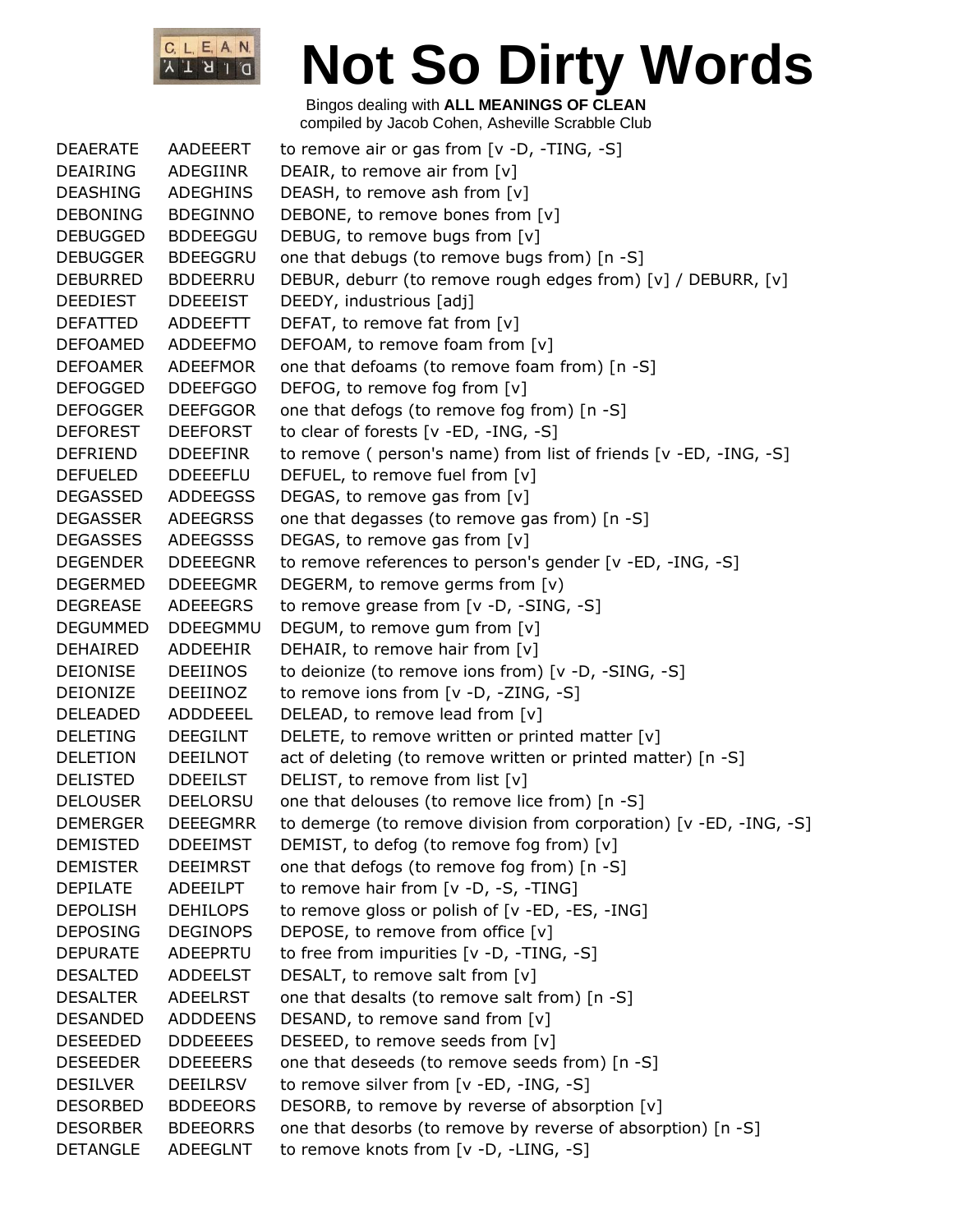

| <b>DETASSEL</b> | <b>ADEELSST</b> | to remove tassels from [v -ED,-LLED, -ING,-LLING, -S]                                 |
|-----------------|-----------------|---------------------------------------------------------------------------------------|
| <b>DETERGER</b> | <b>DEEEGRRT</b> | one that deterges (to cleanse (to clean)) [n -S]                                      |
| <b>DETHATCH</b> | <b>ACDEHHTT</b> | to remove thatch from [v -ED, -ING, -ES]                                              |
| <b>DETHRONE</b> | <b>DEEHNORT</b> | to remove from throne [v -D, -NING, -S]                                               |
| <b>DETICKED</b> | <b>CDDEEIKT</b> | DETICK, to remove ticks from [v]                                                      |
| <b>DETICKER</b> | <b>CDEEIKRT</b> | one that deticks (to remove ticks from) [n -S]                                        |
| <b>DETOXIFY</b> | DEFIOTXY        | to remove toxin from [v -FIED, -ING, -FIES]                                           |
| <b>DETOXING</b> | <b>DEGINOTX</b> | DETOX, to detoxify (to remove toxin from [v]                                          |
| <b>DEVEINED</b> | <b>DDEEEINV</b> | DEVEIN, to remove dorsal vein from [v]                                                |
| <b>DEWAXING</b> | ADEGINWX        | DEWAX, to remove wax from [v]                                                         |
| <b>DEWOOLED</b> | <b>DDEELOOW</b> | DEWOOL, to remove wool from [v]                                                       |
| <b>DEWORMED</b> | <b>DDEEMORW</b> | DEWORM, to rid of worms [v]                                                           |
| <b>DEWORMER</b> | <b>DEEMORRW</b> | one that deworms (to rid of worms) [n-S]                                              |
| <b>DEZINCED</b> | <b>CDDEEINZ</b> | DEZINC, to remove zinc from [v]                                                       |
| <b>DISBOWEL</b> | <b>BDEILOSW</b> | to remove intestines of [v -ED, -LLED, -ING, -LLING, -S                               |
| <b>DOCUSOAP</b> | <b>ACDOOPSU</b> | television series about activities of real people [n -S]                              |
| <b>DONNIKER</b> | <b>DEIKNNOR</b> | bathroom or privy [n -S]                                                              |
| <b>DOUCHING</b> | CDGHINOU        | cleansing with jet of water [n -S] / DOUCHE, to cleanse with jet of water $[v]$       |
| <b>DREDGING</b> | <b>DDEGGINR</b> | DREDGE, to clear with dredge (machine for scooping mud) [v]                           |
| <b>DUSTLESS</b> | <b>DELSSSTU</b> | being without dust [adj]                                                              |
|                 |                 | <b>E Clean 8s</b>                                                                     |
| <b>EFFACING</b> | <b>ACEFFGIN</b> | EFFACE, to rub or wipe out $[v]$                                                      |
| <b>EMPTYING</b> | <b>EGIMNPTY</b> | EMPTY, to remove contents of [v]                                                      |
| <b>EPILATOR</b> | <b>AEILOPRT</b> | agent for removing hair [n -S]                                                        |
| <b>EUTAXIES</b> | <b>AEEISTUX</b> | EUTAXY, good order [n]                                                                |
| <b>EXACTEST</b> | <b>ACEESTTX</b> | EXACT, precise (sharply and clearly defined or stated) [adj]                          |
| <b>EXCIDING</b> | <b>CDEGIINX</b> | EXCIDE, to excise (to remove by cutting out) $[v]$                                    |
| <b>EXCISING</b> | <b>CEGIINSX</b> | EXCISE, to remove by cutting out $[v]$                                                |
| <b>EXCISION</b> | <b>CEIINOSX</b> | act of excising (to remove by cutting out) [n -S]                                     |
| <b>EXPUNGER</b> | <b>EEGNPRUX</b> | one that expunges (to delete (to remove written or printed matter)) [n -S]            |
| <b>EYESTONE</b> | <b>EEENOSTY</b> | disk used to remove foreign matter from eye [n -S]                                    |
| <b>EYEWATER</b> | <b>AEEERTWY</b> | eyewash (eye lotion) [n -S]                                                           |
|                 |                 | <b>F Clean 8s</b>                                                                     |
| <b>FLATWASH</b> | <b>AAFHLSTW</b> | flatwork (laundry that can be ironed mechanically) [n -S]                             |
| <b>FLEECING</b> | <b>CEEFGILN</b> | FLEECE, to remove coat of wool from [v]                                               |
| <b>FLOSSING</b> | <b>FGILNOSS</b> | act of one that flosses [n -S] / FLOSS, to clean between teeth with thread [v]        |
| <b>FOOTBATH</b> | <b>ABFHOOTT</b> | bath for feet [n -S]                                                                  |
| <b>FRESHING</b> | <b>EFGHINRS</b> | FRESH, to freshen (to make or become fresh) [v]                                       |
| <b>FUMATORY</b> | <b>AFMORTUY</b> | fumigation chamber [n -RIES]                                                          |
| <b>FUMIGANT</b> | AFGIMNTU        | substance used in fumigating [n -S]                                                   |
| <b>FUMIGATE</b> | AEFGIMTU        | to subject to fumes (gaseous exhalations) in order to destroy pests [v -D, -TING, -S] |
|                 |                 | <b>G Clean 8s</b>                                                                     |
| <b>GARGLING</b> | <b>AGGGILNR</b> | GARGLE, to rinse mouth or throat $[v]$                                                |
| <b>GERMFREE</b> | <b>EEEFGMRR</b> | free from germs [adj]                                                                 |
| <b>GETTERED</b> | <b>DEEEGRTT</b> | GETTER, to purify with chemically active substance [v]                                |
| <b>GLEAMIER</b> | AEEGILMR        | GLEAMY, gleaming (to shine with soft radiance) [adj]                                  |
| <b>GLEAMING</b> | AEGGILMN        | GLEAM, to shine with soft radiance [v]                                                |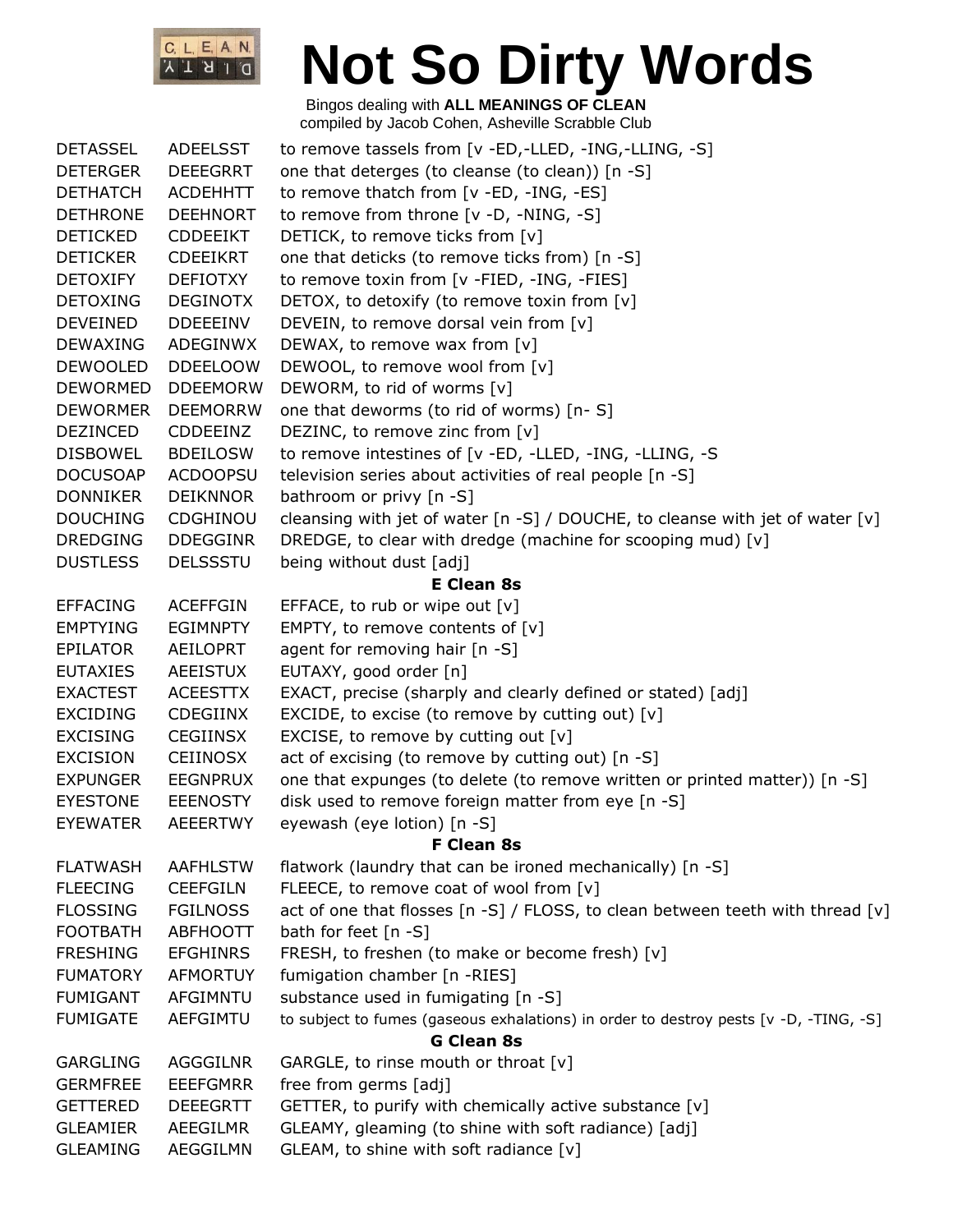

### Bingos dealing with **ALL MEANINGS OF CLEAN**

compiled by Jacob Cohen, Asheville Scrabble Club

| <b>GLOSSING</b> | <b>GGILNOSS</b> | GLOSS, to make lustrous [v]                                                              |
|-----------------|-----------------|------------------------------------------------------------------------------------------|
| <b>GROOMING</b> | <b>GGIMNOOR</b> | GROOM, to clean and care for [v]                                                         |
|                 |                 | <b>H</b> Clean 8s                                                                        |
| <b>HALAZONE</b> | AAEHLNOZ        | disinfectant for drinking water [n -S]                                                   |
| <b>HEELBALL</b> | ABEEHLLL        | composition used for polishing [n -S]                                                    |
| <b>HOOVERED</b> | <b>DEEHOORV</b> | HOOVER, to clean with vacuum cleaner [v]                                                 |
| <b>HYGIEIST</b> | <b>EGHIISTY</b> | hygeist (expert in hygiene) [n -S]                                                       |
| <b>HYGIENIC</b> | <b>CEGHIINY</b> | HYGIENE, science of health [adj]                                                         |
|                 |                 | I Clean 8s                                                                               |
|                 |                 | J Clean 8s                                                                               |
|                 |                 | <b>K Clean 8s</b>                                                                        |
| <b>KASHERED</b> | <b>ADEEHKRS</b> | KASHER, to kosher (to make fit to be eaten according to Jewish dietary laws) [v]         |
| <b>KOSHERED</b> | <b>DEEHKORS</b> | KOSHER, to make fit to be eaten according to Jewish dietary laws [v]                     |
|                 |                 | L Clean 8s                                                                               |
| LANDWASH        | <b>AADHLNSW</b> | shore area between high-water mark and sea [n ES]                                        |
| LATHERED        | ADEEHLRT        | LATHER, to cover with lather (light foam) $[v]$                                          |
| <b>LATHERER</b> | AEEHLRRT        | one that lathers (to cover with lather (light foam)) [n -S]                              |
| <b>LAVABOES</b> | AABELOSV        | LAVABO, ceremonial washing in certain Christian churches [n]                             |
| LAVATION        | AAILNOTV        | acting of washing [n -S]                                                                 |
| <b>LAVATORY</b> | <b>AALORTVY</b> | room equipped with washing and toilet facilities [n -RIES]                               |
| <b>LUSTRATE</b> | <b>AELRSTTU</b> | to purify ceremonially [v -D, -TING, -S]                                                 |
|                 |                 | <b>M Clean 8s</b>                                                                        |
| <b>MANICURE</b> | ACEIMNRU        | to trim and polish fingernails of [v -D, -RING, -S]                                      |
| <b>MANSCAPE</b> | <b>AACEMNPS</b> | to trim or shave man's body hair to enhance appearance [v -D, -PING, -S]                 |
| MARSHALL        | <b>AAHLLMRS</b> | to marshal (to put in proper order) [v -LLED, -LLING, -S]                                |
| MASHGIAH        | <b>AAGHHIMS</b> | inspector of kosher establishments [n -ICHIM, -IHIM]                                     |
| MASSAGER        | <b>AAEGMRSS</b> | one that massages (to manipulate parts of body for remedial or hygienic purposes) [n -S] |
| <b>MAUNDIES</b> | ADEIMNSU        | MAUNDY, religious ceremony of washing feet of poor [n]                                   |
| <b>MOPBOARD</b> | <b>ABDMOOPR</b> | board at base of wall [n -S]                                                             |
| <b>MOPPIEST</b> | <b>EIMOPPST</b> | MOPPY, resembling mop [adj]                                                              |
| <b>MORALISE</b> | AEILMORS        | to moralize (to explain in moral sense) [v -D, -SING, -S]                                |
| <b>MORALISM</b> | <b>AILMMORS</b> | practice of moralizing [n -S]                                                            |
| <b>MORALIST</b> | <b>AILMORST</b> | teacher of morality $[n - S]$                                                            |
| <b>MORALITY</b> | <b>AILMORTY</b> | conformity to rules of right conduct [n -TIES]                                           |
| MORALIZE        | AEILMORZ        | to explain in moral sense [v -D, -ZING, -S]                                              |
|                 |                 | N Clean 8s                                                                               |
| <b>NATTIEST</b> | <b>AEINSTTT</b> | NATTY, neatly dressed [adj]                                                              |
| <b>NEATENED</b> | ADEEENNT        | NEATEN, to make neat [v]                                                                 |
| <b>NEATNESS</b> | <b>AEENNSST</b> | state of being neat (being in state of cleanliness and order) [n -ES]                    |
| <b>NOMISTIC</b> | <b>CIIMNOST</b> | NOMISM, strict adherence to moral law [adj]                                              |
|                 |                 | <b>O Clean 8s</b>                                                                        |
| ORGANISE        | <b>AEGINORS</b> | to organize (to form into orderly whole) [v -D, -SING, -S]                               |
| ORGANIZE        | AEGINORZ        | to form into orderly whole [v -D, -ZING, -S]                                             |
| <b>OUTGASES</b> | <b>AEGOSSTU</b> | OUTGAS, to remove gas from [v]                                                           |
| <b>OUTGLEAM</b> | AEGLMOTU        | to surpass in gleaming [v -ED, -ING, -S]                                                 |
| <b>OUTSHINE</b> | <b>EHINOSTU</b> | to shine brighter than [v -D, -HONE, -NING, -S]                                          |
| <b>OUTSWEEP</b> | <b>EEOPSTUW</b> | to surpass in sweeping [v -WEPT, -ING, -S]                                               |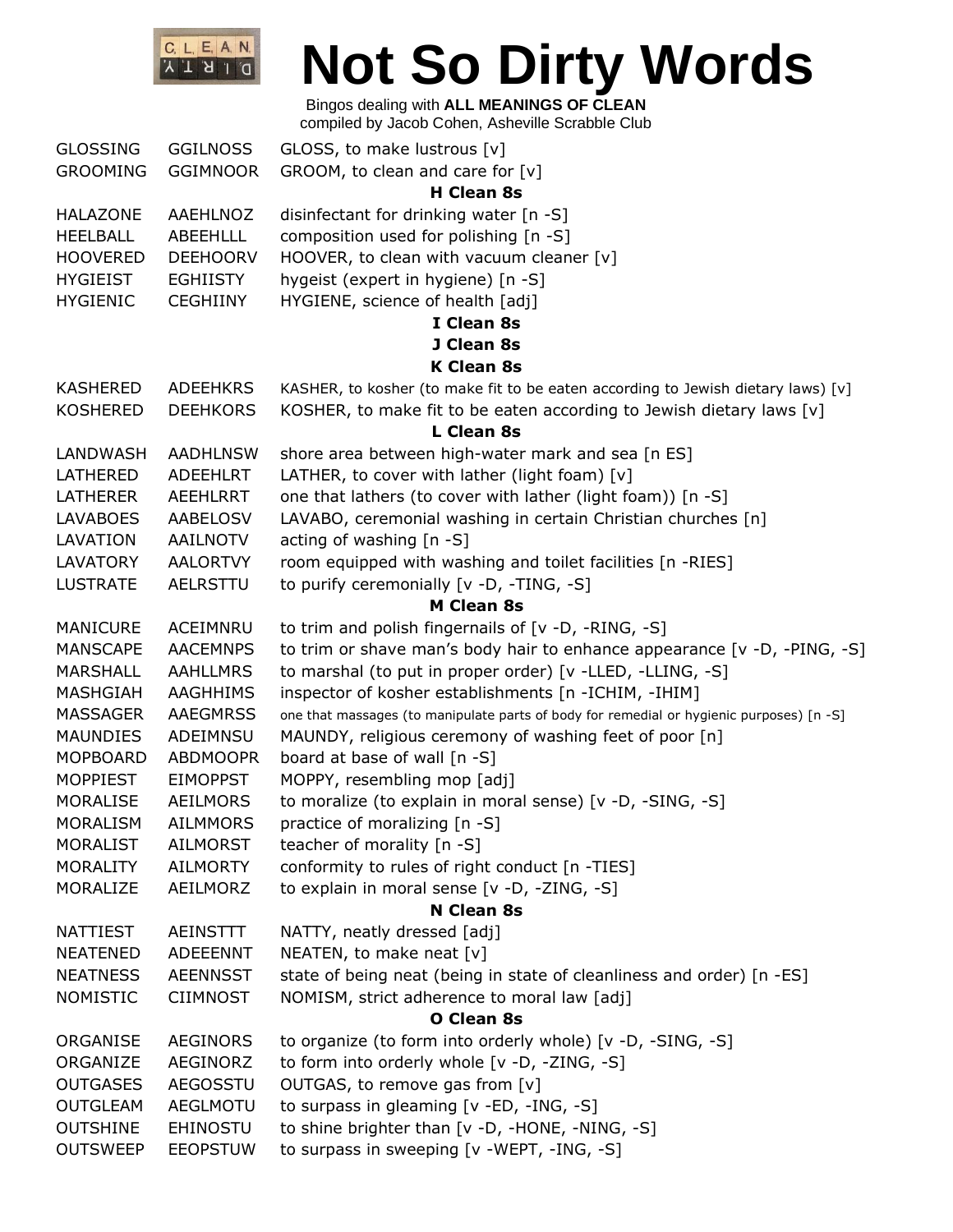

| <b>OVERNEAT</b>   | <b>AEENORTV</b> | too neat [adj]                                                                               |  |
|-------------------|-----------------|----------------------------------------------------------------------------------------------|--|
| <b>OVERSUDS</b>   | <b>DEORSSUV</b> | to form excessive amount of suds [v -ED, -ING, -ES]                                          |  |
|                   |                 | P Clean 8s                                                                                   |  |
| <b>PARAFORM</b>   | <b>AAFMOPRR</b> | substance used as antiseptic [n -S]                                                          |  |
| PARFLESH          | <b>AEFHLPRS</b> | rawhide soaked in lye to remove hair and dried [n -ES]                                       |  |
| PIASSABA          | <b>AAABIPSS</b> | piassava (coarse, stiff fiber used for brooms) [n -S]                                        |  |
| PIASSAVA          | AAAIPSSV        | coarse, stiff fiber (used for brooms) [n -S]                                                 |  |
| PITHIEST          | <b>EHIIPSTT</b> | PITHY, concise (succinct (clearly expressed in few words)) [adj]                             |  |
| <b>PLATONIC</b>   | <b>ACILNOPT</b> | purely spiritual and free from sensual desire [adj]                                          |  |
| <b>POLICING</b>   | <b>CGIILNOP</b> | POLICE, to make clean or orderly [v]                                                         |  |
| <b>POLISHED</b>   | <b>DEHILOPS</b> | POLISH, to make smooth and lustrous by rubbing [v]                                           |  |
| <b>POLISHER</b>   | <b>EHILOPRS</b> | one that polishes (to make smooth and lustrous by rubbing) [n -S]                            |  |
| <b>POLISHES</b>   | <b>EHILOPSS</b> | POLISH, to make smooth and lustrous by rubbing [v]                                           |  |
| PRATIQUE          | AEIPQRTU        | clearance given ship by health authority of port [n -S]                                      |  |
| <b>PRECLEAN</b>   | <b>ACEELNPR</b> | to clean beforehand [v -ED, -ING, -S]                                                        |  |
| <b>PRECLEAR</b>   | <b>ACEELPRR</b> | to clear beforehand [v -ED, -ING, -S]                                                        |  |
| PREDRIED          | <b>DDEEIPRR</b> | PREDRY, to dry beforehand [v]                                                                |  |
| <b>PREDRIES</b>   | <b>DEEIPRRS</b> | PREDRY, to dry beforehand [v]                                                                |  |
| <b>PREENING</b>   | <b>EEGINNPR</b> | PREEN, to smooth or clean with beak or tongue [v]                                            |  |
| <b>PRERINSE</b>   | <b>EEINPRRS</b> | to rinse beforehand [v -D, -SING, -S]                                                        |  |
| PRIMPING          | <b>GIIMNPPR</b> | PRIMP, to dress or adorn carefully [v]                                                       |  |
| <b>PUMICING</b>   | <b>CGIIMNPU</b> | PUMICE, to polish with porous volcanic rock [v]                                              |  |
| <b>PURENESS</b>   | <b>EENPRSSU</b> | quality of being pure (free from anything different, inferior, or contaminating) [n -ES]     |  |
| PURIFIED          | DEFIIPRU        | PURIFY, to free from impurities [v]                                                          |  |
| <b>PURIFIER</b>   | EFIIPRRU        | one that purifies (to free from impurities) [n -S]                                           |  |
| <b>PURIFIES</b>   | <b>EFIIPRSU</b> | PURIFY, to free from impurities [v]                                                          |  |
| <b>PURITIES</b>   | EIIPRSTU        | PURITY, quality of being pure (free from anything different, inferior, or contaminating) [n] |  |
|                   |                 | Q Clean 8s                                                                                   |  |
|                   |                 | <b>R</b> Clean 8s                                                                            |  |
| <b>RAINWASH</b>   | <b>AAHINRSW</b> | to wash material downhill by rain [v -ED, -ING, -ES]                                         |  |
| RAKISHLY          | <b>AHIKLRSY</b> | RAKISH, dapper (looking neat and trim) [adv]                                                 |  |
| <b>REFILTER</b>   | <b>EEFILRRT</b> | to filter again $[v - ED, -ING, -S]$                                                         |  |
| <b>REFINERY</b>   | <b>EEFINRRY</b> | place where crude material is refined [n -S]                                                 |  |
| <b>REFINING</b>   | <b>EFGIINNR</b> | process of removing impurities from something [n -S] / REFINE, to free from impurities [v]   |  |
| <b>REPOLISH</b>   | <b>EHILOPRS</b> | to polish again [v -ED, -ING, -ES]                                                           |  |
| <b>REPURIFY</b>   | EFIPRRUY        | to purify again [v -FIED, -ING, -FIES]                                                       |  |
| <b>REWASHED</b>   | <b>ADEEHRSW</b> | REWASH, to wash again [v]                                                                    |  |
| <b>REWASHES</b>   | <b>AEEHRSSW</b> | REWASH, to wash again [v]                                                                    |  |
| <b>REWAXING</b>   | <b>AEGINRWX</b> | REWAX, to wax again [v]                                                                      |  |
| RIGHTING          | <b>GGHIINRT</b> | RIGHT, to put in proper order or condition [v]                                               |  |
| <b>RINSABLE</b>   | ABEILNRS        | RINSE, to cleanse with clear water [adj]                                                     |  |
| RINSIBLE          | <b>BEIILNRS</b> | RINSE, to cleanse with clear water [adj]                                                     |  |
| <b>ROUGHDRY</b>   | <b>DGHORRUY</b> | to dry without ironing, as washed clothes [v -RIED, -ING, -RIES]                             |  |
| <b>S Clean 8s</b> |                 |                                                                                              |  |
| <b>SACRARIA</b>   | <b>AAACIRRS</b> | SACRARIUM, basin used for washing communion vessels [n] / ancient Roman shrines [n SACRARIA] |  |
| SANDSOAP          | <b>AADNOPSS</b> | type of soap $[n - S]$                                                                       |  |
| SANITARY          | <b>AAINRSTY</b> | public urinal [n -RIES]                                                                      |  |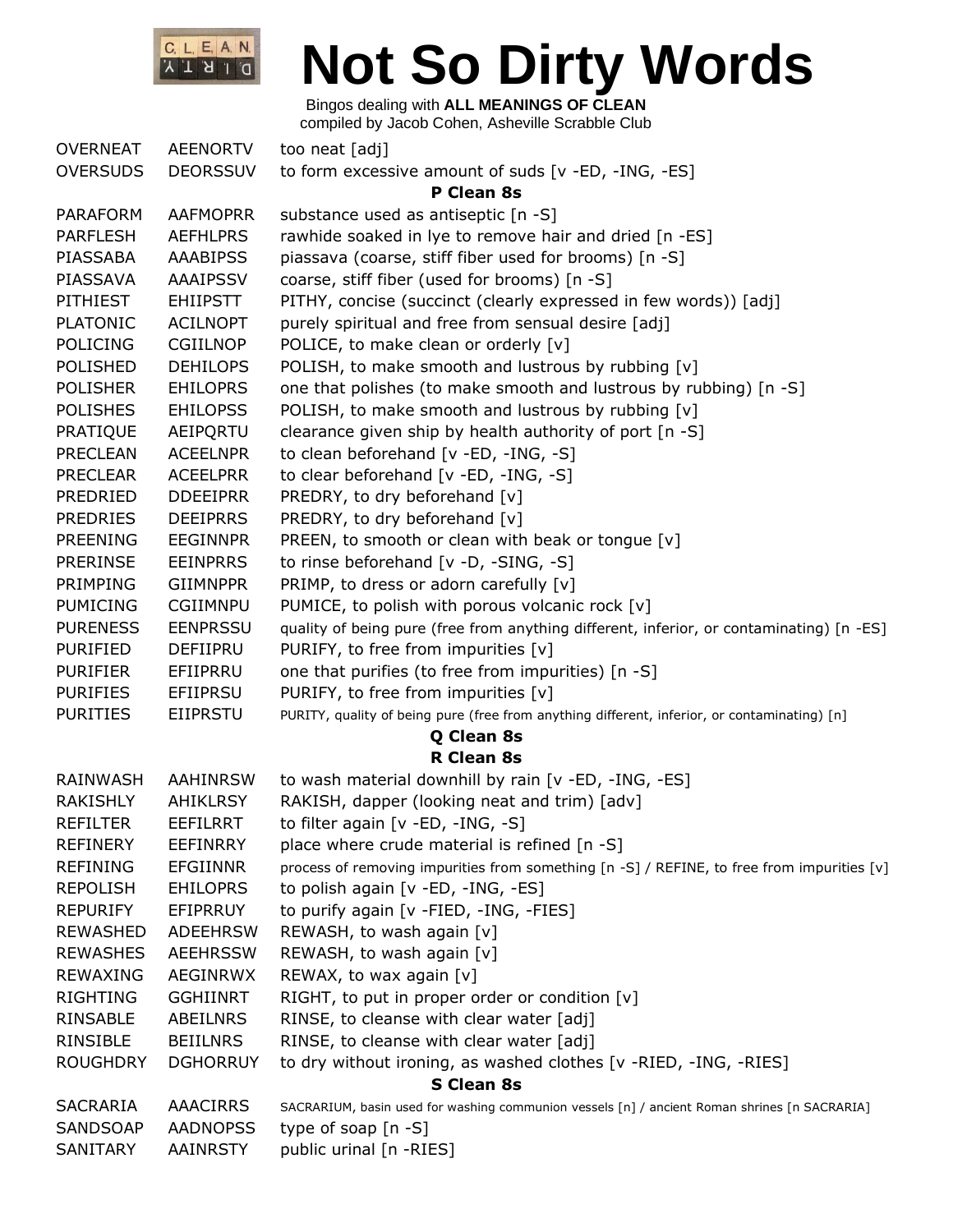

| <b>SANITATE</b> | <b>AAEINSTT</b> | to sanitize (to guard against infection or disease by cleaning or sterilizing) [v -D, -TING, -S]   |
|-----------------|-----------------|----------------------------------------------------------------------------------------------------|
| SANITISE        | <b>AEIINSST</b> | to sanitize (to guard against infection or disease by cleaning or sterilizing) [v -D, -SING, -S]   |
| SANITIZE        | <b>AEIINSTZ</b> | to guard against infection or disease by cleaning or sterilizing [v -D, -ZING, -S]                 |
| <b>SAPONIFY</b> | <b>AFINOPSY</b> | to convert into soap [v -FIED, -ING, -FIES]                                                        |
| SAPONINE        | <b>AEINNOPS</b> | saponin (soapy substance obtained from plants) [n -S]                                              |
| SAUNAING        | AAGINNSU        | SAUNA, to take dry heat bath [v]                                                                   |
| <b>SCOURING</b> | <b>CGINORSU</b> | material removed by scouring [n -S] / SCOUR, to cleanse or polish by hard rubbing [v]              |
| <b>SCRAPING</b> | <b>ACGINPRS</b> | SCRAPE, to rub so as to remove outer layer [v]                                                     |
| <b>SCRUBBED</b> | <b>BBCDERSU</b> | SCRUB, to rub hard in order to clean [v]                                                           |
| <b>SCRUBBER</b> | <b>BBCERRSU</b> | one that scrubs (to rub hard in order to clean) [n -S]                                             |
| <b>SCULCHES</b> | <b>CCEHLSSU</b> | SCULCH, clean trash [n]                                                                            |
| <b>SCULLERY</b> | <b>CELLRSUY</b> | room in which kitchen utensils are cleaned and stored [n -RIES]                                    |
| <b>SCUMLESS</b> | <b>CELMSSSU</b> | having no scum(impure or extraneous matter) [adj]                                                  |
| <b>SCUMLIKE</b> | <b>CEIKLMSU</b> | resembling scum (impure or extraneous matter) [adj]                                                |
| <b>SCUMMIER</b> | <b>CEIMMRSU</b> | SCUMMY, covered with scum (impure or extraneous matter) [adj]                                      |
| <b>SCUMMILY</b> | <b>CILMMSUY</b> | SCUMMY, covered with scum (impure or extraneous matter) [adv]                                      |
| <b>SCUMMING</b> | <b>CGIMMNSU</b> | SCUM, to remove scum (impure or extraneous matter) from [v]                                        |
| <b>SETTLING</b> | <b>EGILNSTT</b> | SETTLE, to place in desired state or order [v]                                                     |
| <b>SEWERING</b> | <b>EEGINRSW</b> | SEWER, to clean or maintain sewers (underground conduits for waste) [v]                            |
| <b>SHEENFUL</b> | <b>EEFHLNSU</b> | shining (emitting or reflecting light) [adj]                                                       |
| <b>SHEENIER</b> | <b>EEEHINRS</b> | SHEENY, shining (emitting or reflecting light) [adj]                                               |
| <b>SHEENING</b> | <b>EEGHINNS</b> | SHEEN, to shine (to emit light) [v]                                                                |
| <b>SHOWERED</b> | <b>DEEHORSW</b> | SHOWER, to bathe in spray of water [v]                                                             |
| <b>SHOWERER</b> | <b>EEHORRSW</b> | one that showers (to bathe in spray of water) [n -S]                                               |
| <b>SHUCKING</b> | <b>CGHIKNSU</b> | act of one that shucks [n -S] / SHUCK, to remove husk or shell from [v]                            |
| SIMONIZE        | <b>EIIMNOSZ</b> | to polish with wax $[v -D, -ZING, -S]$                                                             |
| <b>SKIMMING</b> | <b>GIIKMMNS</b> | something that is skimmed from liquid [n -S] / SKIM, to remove floating matter from surface of [v] |
| <b>SLABBING</b> | ABBGILNS        | act of removing slabs from log [n -S] / SLAB, to remove slabs (broad, flat pieces) from log [v]    |
| <b>SLUICING</b> | CGIILNSU        | SLUICE, to wash with sudden flow of water [v]                                                      |
| SMOOTHIE        | <b>EHIMOOST</b> | person with polished manners [n -S]                                                                |
| <b>SOAPBARK</b> | <b>AABKOPRS</b> | tropical tree [n -S]                                                                               |
| <b>SOAPIEST</b> | <b>AEIOPSST</b> | SOAPY, containing or resembling soap [adj]                                                         |
| <b>SOAPLESS</b> | <b>AELOPSSS</b> | having no soap [adj]                                                                               |
| <b>SOAPLIKE</b> | <b>AEIKLOPS</b> | resembling soap [adj]                                                                              |
| <b>SOAPSUDS</b> | ADOPSSSU        | suds (soapy water) [n -S]                                                                          |
| <b>SOAPWORT</b> | <b>AOOPRSTW</b> | perennial herb [n -S]                                                                              |
| <b>SPONGING</b> | <b>GGINNOPS</b> | SPONGE, to wipe with sponge (mass of absorbent material) [v]                                       |
| <b>SPOTLESS</b> | <b>ELOPSSST</b> | perfectly clean [adj]                                                                              |
| <b>SPRUCELY</b> | <b>CELPRSUY</b> | SPRUCE, neat and trim in appearance [adv]                                                          |
| <b>SPRUCEST</b> | <b>CEPRSSTU</b> | SPRUCE, neat and trim in appearance [adj]                                                          |
| <b>SPRUCIER</b> | <b>CEIPRRSU</b> | SPRUCY, spruce (neat and trim in appearance) [adj]                                                 |
| <b>SPUDDING</b> | <b>DDGINPSU</b> | SPUD, to remove with spade-like tool [v]                                                           |
| <b>SQUEEGEE</b> | EEEEGQSU        | to wipe with squeegee (implement for removing water from surface) [v -D, -ING, -S]                 |
| SQUILGEE        | EEGILQSU        | to squeegee (to wipe with squeegee (implement for removing water from surface)) [v -D, -ING, -S]   |
| <b>STACCATO</b> | <b>AACCOSTT</b> | musical passage marked by short, clear-cut playing of tones [n -TI, -S]                            |
| <b>STEMMING</b> | <b>EGIMMNST</b> | STEM, to remove stems (ascending axes of plant) from [v]                                           |
| <b>STRIPPED</b> | <b>DEIPPRST</b> | STRIP, to remove outer covering from [v]                                                           |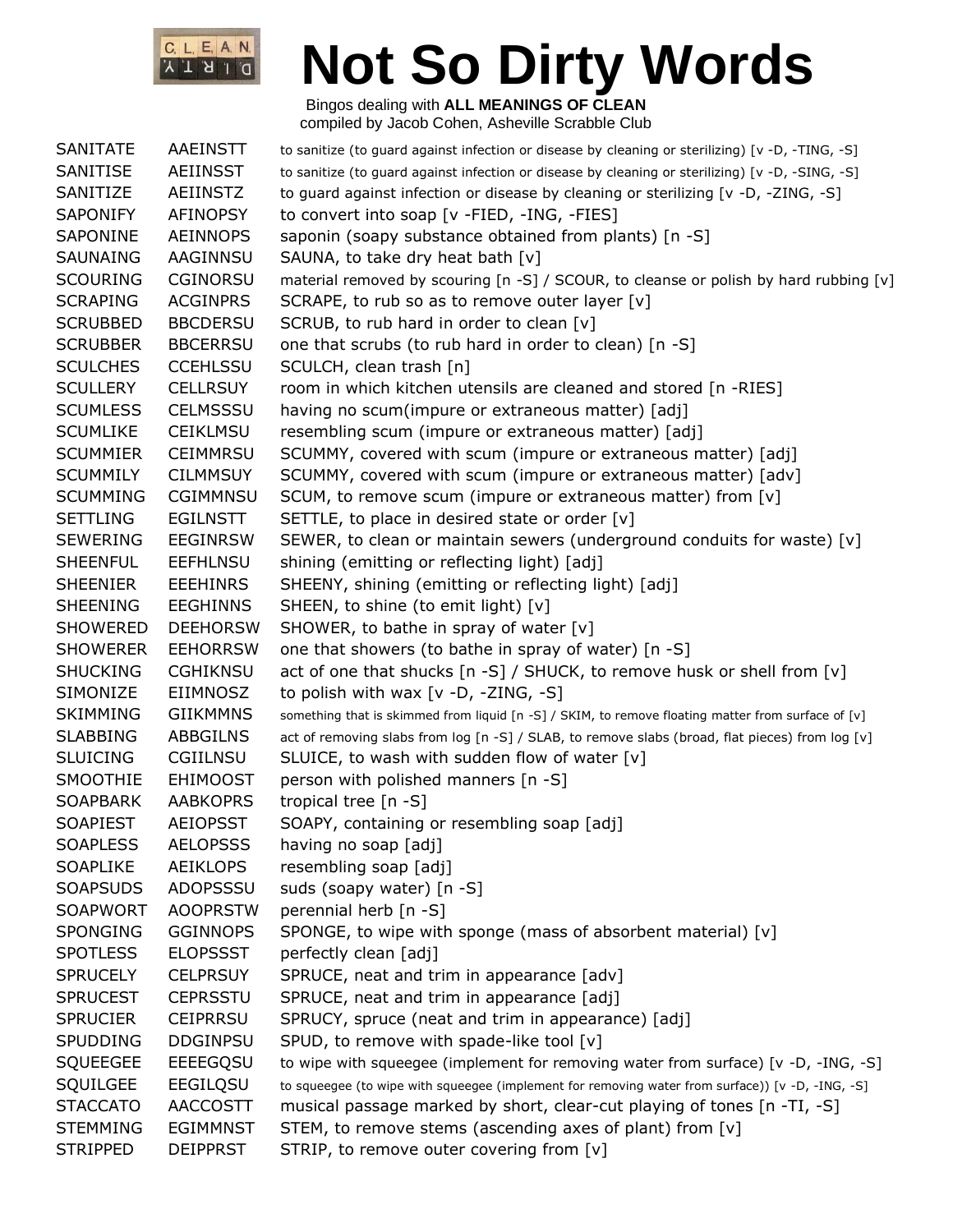

| <b>STRIPPER</b> | <b>EIPPRRST</b> | one that strips (to remove outer covering from) [n -S]                           |
|-----------------|-----------------|----------------------------------------------------------------------------------|
| <b>SUCCINCT</b> | <b>CCCINSTU</b> | clearly expressed in few words [adj -ER, -EST]                                   |
| <b>SUDARIES</b> | ADEIRSSU        | SUDARY, sudarium (cloth for wiping face) [n]                                     |
| <b>SUDARIUM</b> | ADIMRSUU        | cloth for wiping face [n -IA]                                                    |
| <b>SUDATORY</b> | <b>ADORSTUY</b> | hot-air bath for inducing sweating [n -RIES]                                     |
| <b>SUDSLESS</b> | <b>DELSSSSU</b> | having no suds [adj]                                                             |
| <b>SWABBING</b> | ABBGINSW        | SWAB, to clean with large mop [v]                                                |
| <b>SWEEPING</b> | <b>EEGINPSW</b> | act of one that sweeps [n -S] / SWEEP, to clear or clean with brush or broom [v] |
| <b>SWOBBING</b> | <b>BBGINOSW</b> | SWOB, to swab (to clean with large mop) [v]                                      |
|                 |                 | <b>T Clean 8s</b>                                                                |
| <b>TIDINESS</b> | <b>DEIINSST</b> | state of being tidy (neat and orderly) [n -ES]                                   |
| <b>TOILETED</b> | <b>DEEILOTT</b> | TOILET, to dress and groom oneself [v]                                           |
| <b>TOILETRY</b> | <b>EILORTTY</b> | article used in dressing and grooming oneself [n -RIES]                          |
| <b>TOILETTE</b> | EEILOTTT        | act of dressing and grooming oneself [n -S]                                      |
| <b>TOWELING</b> | <b>EGILNOTW</b> | TOWEL, to wipe with towel (absorbent cloth) [v]                                  |
| <b>TOWELLED</b> | <b>DEELLOTW</b> | TOWEL, to wipe with towel (absorbent cloth) [v]                                  |
| <b>TRIGGEST</b> | <b>EGGIRSTT</b> | TRIG, neat (being in state of cleanliness and order) [adj]                       |
| <b>TRIGNESS</b> | <b>EGINRSST</b> | quality or state of being trig [n -ES]                                           |
| <b>TRIMMEST</b> | <b>EIMMRSTT</b> | TRIM, neat and orderly [adj]                                                     |
| <b>TRIMMING</b> | <b>GIIMMNRT</b> | TRIM, to make trim by cutting $[v]$                                              |
| <b>TRIMNESS</b> | <b>EIMNRSST</b> | state of being trim (neat and orderly) [n -ES]                                   |
| <b>TUBBABLE</b> | ABBBELTU        | suitable for washing in tub [adj]                                                |
| <b>TWEENIES</b> | <b>EEEINSTW</b> | TWEENY, housemaid [n]                                                            |
|                 |                 | <b>U</b> Clean 8s                                                                |
| <b>UNCAPPED</b> | <b>ACDENPPU</b> | UNCAP, to remove cap from $[v]$                                                  |
| <b>UNFRIEND</b> | DEFINNRU        | to defriend (to remove ( person's name) from list of friends) [v -ED, -ING, -S]  |
| UNHAIRED        | ADEHINRU        | UNHAIR, to remove hair from $[v]$                                                |
| <b>UNHAIRER</b> | AEHINRRU        | one that unhairs (to remove hair from) [n -S]                                    |
| <b>UNHUSKED</b> | <b>DEHKNSUU</b> | UNHUSK, to remove husk from [v]                                                  |
| <b>UNINSTAL</b> | AILNNSTU        | to remove file or application from computer [v -LLED, -LLING, -S]                |
| <b>UNLADING</b> | ADGILNNU        | UNLADE, to unload (to remove load or cargo from) [v]                             |
| <b>UNLEADED</b> | ADDEELNU        | to remove lead from $[v]$                                                        |
| <b>UNLOADED</b> | ADDELNOU        | UNLOAD, to remove load or cargo from $[v]$                                       |
| <b>UNLOADER</b> | ADELNORU        | one that unloads (to remove load or cargo from) [n -S]                           |
| <b>UNMASKED</b> | ADEKMNSU        | UNMASK, to remove mask from [v]                                                  |
| <b>UNMASKER</b> | AEKMNRSU        | one that unmasks (to remove mask from) [n -S]                                    |
| <b>UNMOLDED</b> | <b>DDELMNOU</b> | UNMOLD, to remove from mold [v]                                                  |
| <b>UNMOULDS</b> | <b>DLMNOSUU</b> | UNMOULD, to unmold (to remove from mold) [v]                                     |
| UNNAILED        | ADEILNNU        | UNNAIL, to remove nails from [v]                                                 |
| <b>UNPACKED</b> | <b>ACDEKNPU</b> | UNPACK, to remove contents of $[v]$                                              |
| <b>UNPACKER</b> | ACEKNPRU        | one that unpacks (to remove contents of) [n -S]                                  |
| <b>UNPEOPLE</b> | <b>EELNOPPU</b> | to remove people from $[v -D, -LING, -S]$                                        |
| <b>UNPICKED</b> | <b>CDEIKNPU</b> | UNPICK, to remove stitches from $[v]$                                            |
| <b>UNPUCKER</b> | <b>CEKNPRUU</b> | to remove wrinkles from [v -ED, -ING, -S]                                        |
| <b>UNSEATED</b> | ADEENSTU        | UNSEAT, to remove from seat [v]                                                  |
| <b>UNSTITCH</b> | <b>CHINSTTU</b> | to remove stitches from [v -ED, -ING, -ES]                                       |
| <b>UNTACKED</b> | <b>ACDEKNTU</b> | UNTACK, to remove tack from [v]                                                  |
|                 |                 |                                                                                  |